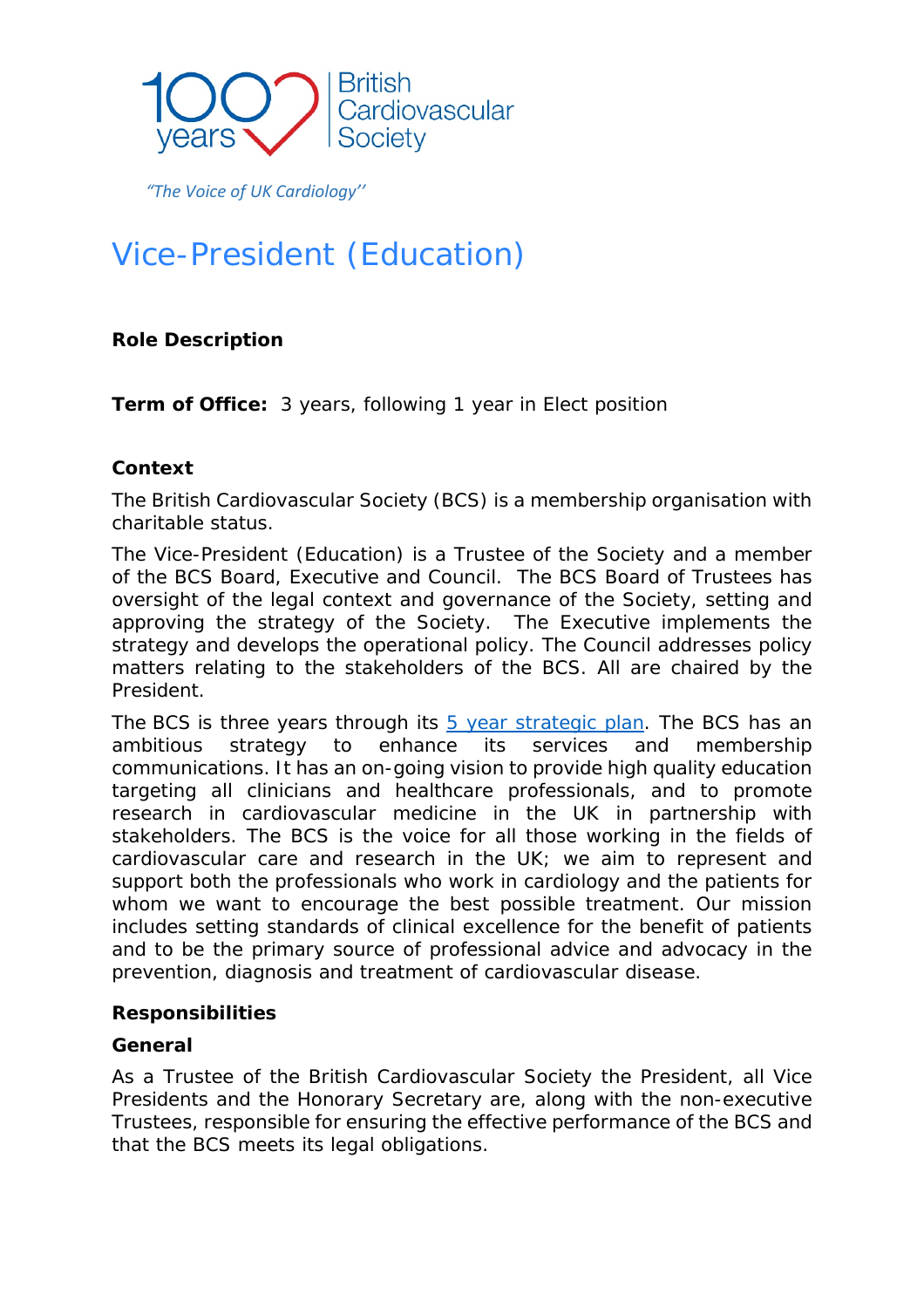All Trustees are expected to:

- work in partnership with other Trustees and the Executive Group to achieve the objectives of the BCS
- act as high level representatives for the BCS

Each Trustee is an equal member of the Board and has the same responsibility as the other trustees for the success of the organisation for delivering to its core purposes, values and mission and ensuring that there is compliance with its charitable status.

## *Specifics*

The Vice-President (Education) is responsible for:

- Driving and leading the Society's commitment to enhance and maintain the highest standards in education and will lead on the BCS's 5 year vision in respect to:
	- o becoming the leader in the delivery of high quality education in cardiology
	- o developing the BCS's educational strategy and presence internationally
	- o pioneering novel and modern approaches to education delivery

in order to support our goal to be a recognised Educator and the 'go to' provider of educational courses and content for cardiologists and allied professions.

- Developing, delivering and leading on the BCS's education strategy to support the vision in collaboration with the Chairs of the Education and Programme Committees whose activities they oversee. They will recommend to the Board changes that should be made and how these should be implemented.
- Provide strategic leadership and professional oversight to the chair of Education and the chair of the program committees.
- Providing leadership to the BCS Academy and its development including acting as Chair of the Academy Committee. This includes, but is not limited to, responsibility for the BCS mentorship programme, securing funding for and managing fellowships; responsibility for overseeing the Emerging Leadership Programme and its development and acting as Co-Course Director on it.
- Ensuring that the BCS is successful in meeting its stated objectives with respect to the education of medical and non-medical staff working in cardiovascular medicine.
- The future BCS conference strategy working closely with the President, CEO, Offices, Chair of the Programme Committee and staff managers to inform future plans.
- Sourcing funding and sponsorship in support of educational activities in collaboration with the Chair of the Education Committee and other officers of the Society.
- Undertaking a clinical leadership role on functional areas of BCS business and activities as agreed by the President and Board
- Managing assignments designated by the President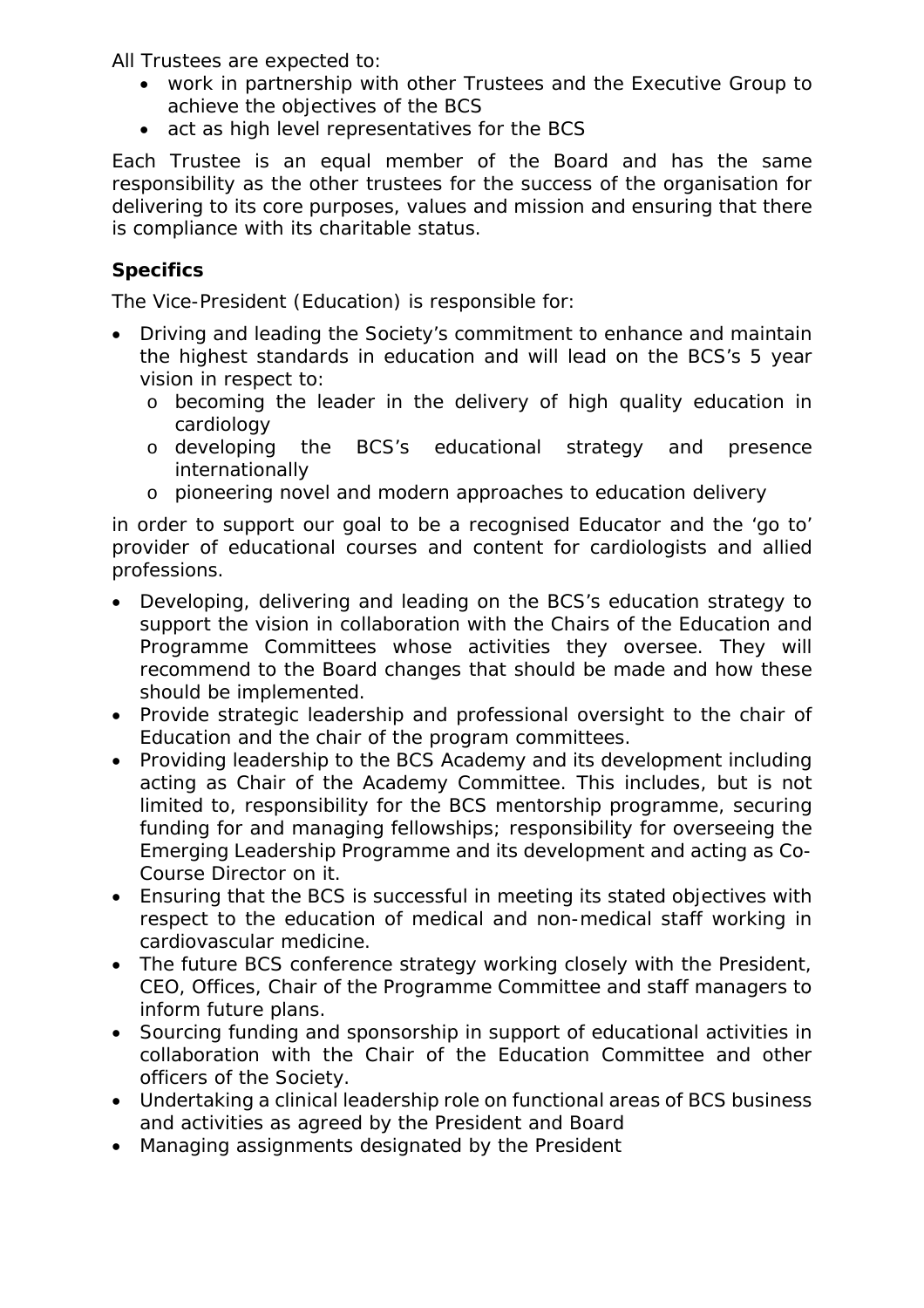The Vice-President (Education) will:

- Attend meetings of and provide regular reports to:
	- o the Board (4 meetings per year)
	- o the Executive (4 meetings per year)
	- o Executive 'lite' (8 meetings per year)
	- o Council (3 meeting per year)
	- o the AGM (June meeting at BCS Conference)

In between Board meetings, Trustees may be expected to meet and/or engage in contact via email or phone, with the President, Chief Executive, and other BCS Officers, staff and volunteers as necessary

- Attend and participate in the:
	- o Programme Committee (8 meetings per year following Board or Executive meetings) and be responsible for delivering a successful Annual Conference, in conjunction with the Chair and other members of the Programme Committee
	- o Education Committee (4 meetings per year) and be responsible for working closely with the appointed Chair to ensure educational activities and developments are aligned with strategic goals and delivered to agreed timescales.
	- o Education 'lite' (8 meetings per year)
	- o Meetings with the BHF and BCS (2 meetings per year)
	- o Meetings with Principal Partners (2 meetings per partner per year plus 2 round table meetings annually)
- Chair the Academy Committee (4 meetings per year)
- Liaise closely with the VP for Training
- Represent the Society as requested by the President

Physical attendance for several Board meetings and the full Executive Committee at the BCS Offices in Fitzroy Square, London is required; otherwise meetings will be virtual. All other meetings will normally be held virtually but with at least one face to face meeting per annum.

#### *Officers and committee members are required to attend at least 75% of meetings.*

## *Time Commitment*

In addition to the meetings set out above it is anticipated that the Vice-President (Education) responsibilities will require an indicative commitment of, on average, 15 hours per month, with the need for flexibility given that this will be variable across the year linked to meeting and activity schedules.

## *Review Meetings with the President*

Regular meetings will be held with the President in addition to 6 monthly review meetings to agree and monitor objectives.